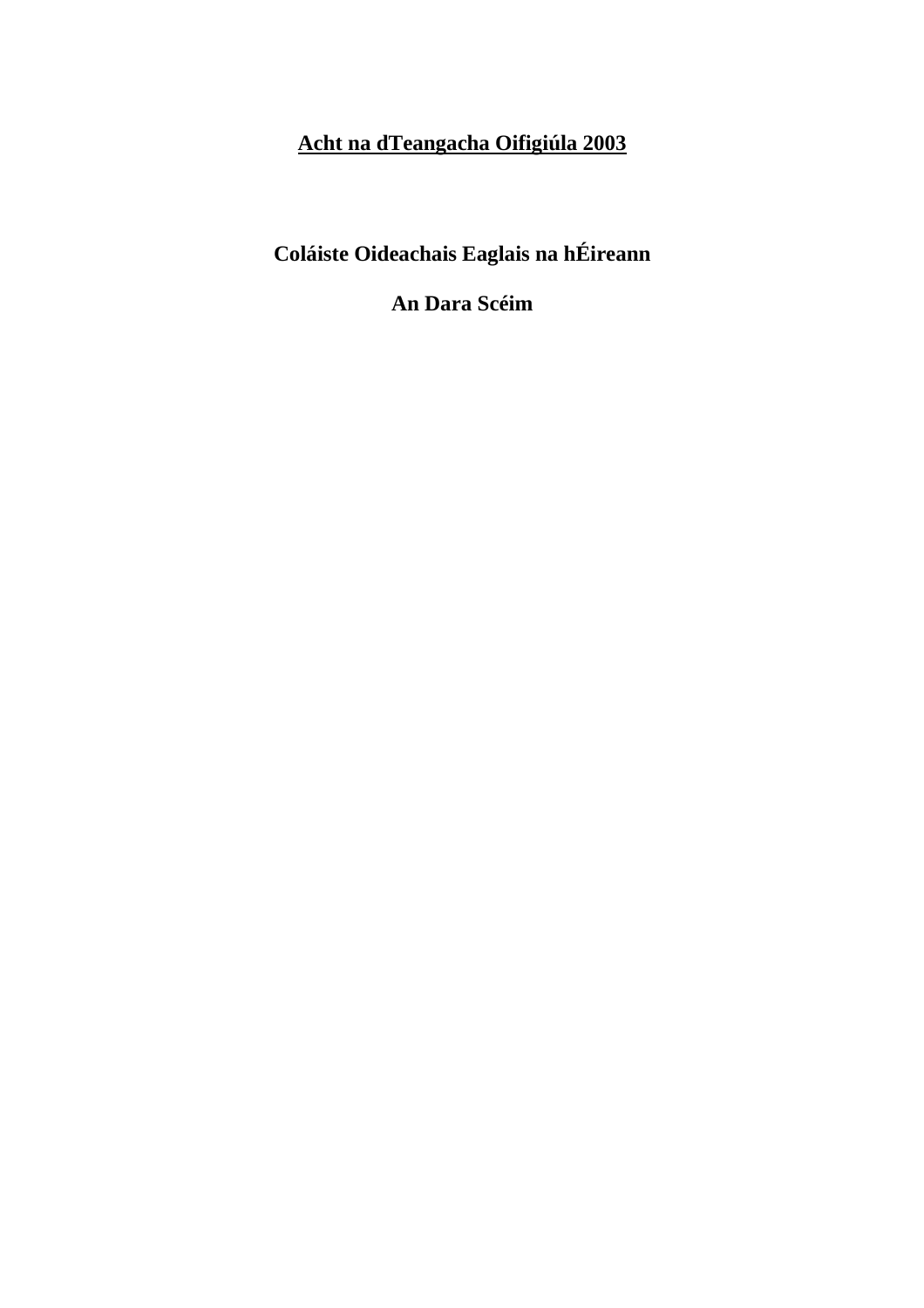### **Caibidil 1**

### **Tús eolais agus cúlra**

Tugann Acht na dTeangacha Oifigiúla 2003 éifeacht dhlíthiúil do sheachadadh seirbhísí poiblí trí mheán na Gaeilge faoi mar a fhoráiltear dó sa Bhunreacht. Glactar leis go bhfuil gach saoránach i dteideal gach cuid dá ghnó nó dá gnó a dhéanamh leis an Stát trí Ghaeilge amháin. Tá dualgas comhfhreagrach ar fhorais phoiblí chun meas a léiriú ar an teidlíocht sin i ngach caidreamh a bhíonn acu leis an saoránach agus chun an Ghaeilge a chur ar aghaidh agus a choimeád mar an teanga náisiúnta.

Foráiltear in Acht na dTeangacha Oifigiúla go n-ullmhóidh gach foras poiblí dréachtscéim ina sonrófar cé acu dá sheirbhísí a chuirfear ar fáil trí Ghaeilge amháin, trí Bhéarla amháin nó trí mheán an dá theanga. Leagtar amach sa scéim seo na bearta a bheartaíonn Coláiste Oideachais Eaglais na hÉireann a ghlacadh chun a chinntiú go gcuirfear aon seirbhís nach gcuireann an Coláiste ar fáil trí Ghaeilge i láthair na huaire ar fáil amhlaidh in imeacht tréimhse ama nó sraith scéimeanna.

# **1.1 UIlmhú na dréachtscéime**

D'fhoilsigh an Coláiste fógra an 13 Meitheamh 2012 ag iarraidh aighneachtaí ó pháirtithe leasmhara i dtaca le hullmhú na dréachtscéime faoi Alt 11. Gheofar gach aighneacht a fuarthas ar shuíomh idirlín an Choláiste ag www.cice.ie. Is mór ag an gColáiste an t-am agus an iarracht a chaith gach duine a bhí bainteach leis an bpróiseas seo.

Forbraíodh an scéim nua faoi threoir aighneachtaí ón bpobal agus moltaí ó bhaill de phobal an Choláiste (lena n-áirítear mic léinn, baill foirne, gobharnóirí agus baill phobal Choláiste na hÉireann).

### **1.2 A bhfuil sa Scéim Teanga**

Aithnítear sa scéim an tiomantas don Ghaeilge agus do chultúr na hÉireann atá ina chuid lárnach d'obair agus de chultúr Choláiste Oideachais Eaglais na hÉireann. Dearadh an scéim chun tógáil ar an tiomantas sin. Cuireadh san áireamh inti, leis, a laghad ball foirne atá ar fáil don Choláiste, go háirithe sa réimse riaracháin.

Rinneadh gealltanais shuntasacha i scéim bhunaidh an Choláiste chun cur le leibhéal na seirbhíse Gaeilge. I gcás aon ghealltanais sa scéim sin nár cuireadh i ngníomh ina iomláine go dtí seo, tá Oifig an Choimisinéara Teanga ag déileáil leis an easpa sin. Is é cuspóir na dara scéime leanúint de bheith ag cur na ngealltanas sin i ngníomh agus cur le leibhéal na seirbhíse Gaeilge i dtréimhse na scéime (2012 – 2015). Aithnítear sa scéim réimsí ina bhféadfaí feabhas a chur ar an tseirbhís Ghaeilge le cinntiú go leanann an Coláiste de bheith ag comhlíonadh an éilimh ar sheirbhís sa dá theanga.

Ar fhoireann bhainistíochta shinsearach an Choláiste agus ar Bhord Gobharnóirí an Choláiste a bheidh an fhreagracht monatóireacht agus athbhreithniú a dhéanamh ar an scéim.

#### **1.3 Dáta Thús Feidhme na Scéime**

Tá an scéim formheasta ag Coláiste Oideachais Eaglais na hÉireann agus deimhnithe ag an Aire Ealaíon, Oidhreachta agus Gaeltachta agus tiocfaidh sí i bhfeidhm le héifeacht ón 7 Lúnasa 2012. Beidh sí i bhfeidhm i gcónaí go ceann trí bliana ón dáta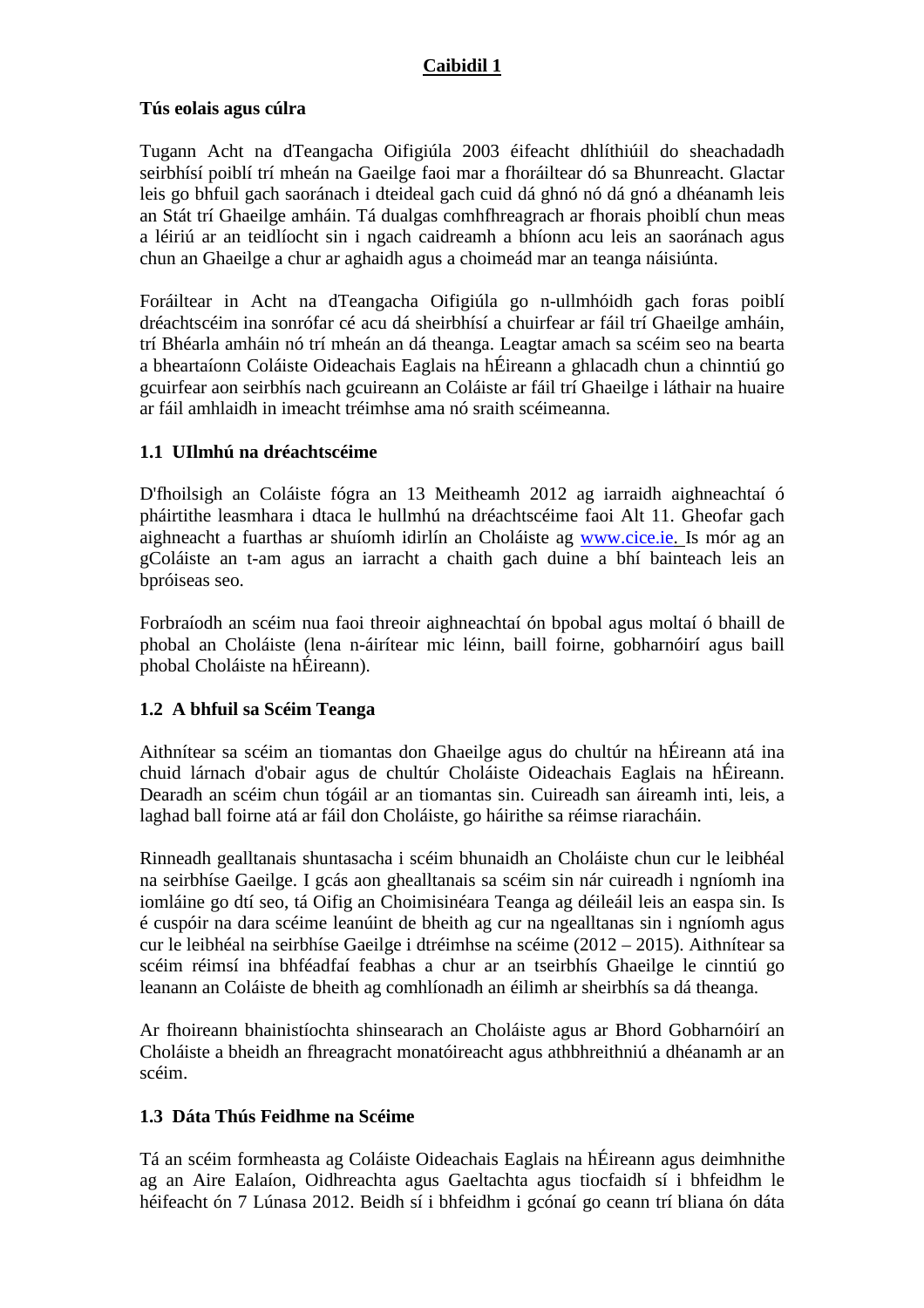seo nó go dtí go mbeidh scéim nua socraithe ag an Aire de bhun Alt 15 den Acht, cibé acu is déanaí.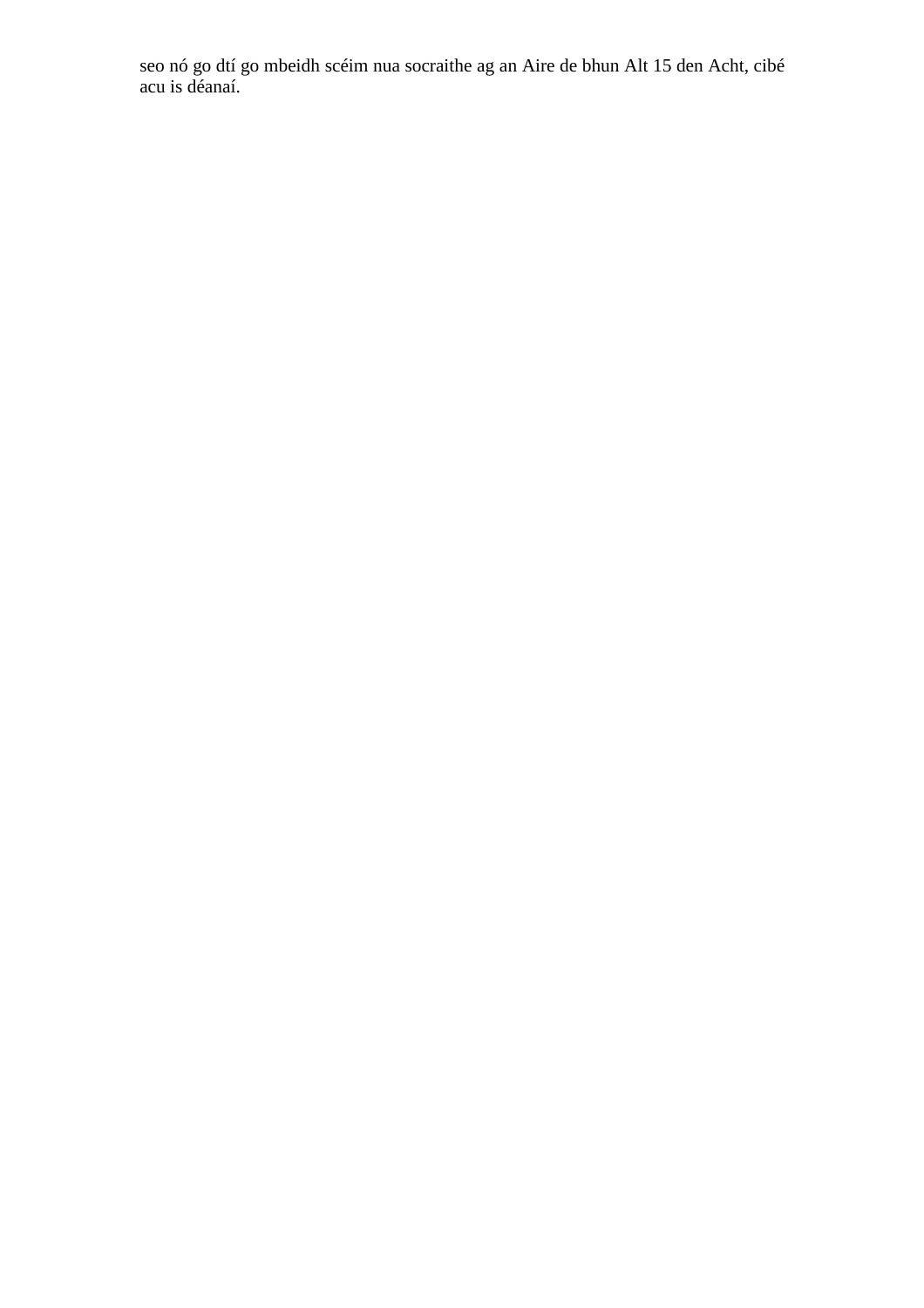### **Caibidil 2**

### **Foramharc ar Choláiste Oideachais Eaglais na hÉireann**

Thosaigh stair Choláiste Oideachais Eaglais na hÉireann sa bhliain 1811 an uair a bunaíodh Institiúid Oiliúna Phlás Chill Dara, faoi scáth Chumann Oideachais na mBocht in Éirinn (nó Cumann Phlás Chill Dara mar ab fhearr aithne air). Ceapadh cúrsaí oiliúna do mhúinteoirí agus de réir a chéile tháinig gairm cháilithe teagaisc chun cinn. Ghlac Cumann Oideachais na hEaglaise cúram Chumann Phlás Chill Dara air féin sa bhliain 1855 chun mic léinn Anglacánacha a oiliúint chun dul ag múineadh i scoileanna eaglaise. Athraíodh ainm Choláiste Oiliúna Chumann Oideachais na hEaglaise go dtí Coláiste Oiliúna Eaglais na hÉireann sa bhliain 1884 agus sa cháil sin fuair sé cúnamh stáit agus aitheantas mar Choláiste sainchreidmheach chun múinteoirí náisiúnta a oiliúint.

Cor suntasach eile sa scéal ab ea an nasc a bunaíodh sna 1920idí le hOllscoil Bhaile Átha Cliath ionas gur fhreastail mic léinn ar léachtaí i gColáiste na Tríonóide agus bhí siad cáilithe chun leanúint ar aghaidh chun céim a ghnóthú tar éis a dtréimhse oiliúna sa Choláiste Oideachais. Tháinig an Coláiste slán trí bhlianta deacra an chogaidh agus d'aistrigh sé ó Phlás Chill Dara go dtí cóiríocht shaintógtha i Ráth Maoinis sa bhliain 1969. Athraíodh ainm an Choláiste cúpla bliain níos déanaí go Coláiste Oideachais Eaglais na hÉireann. Tugadh isteach cúrsa céime Bhaitsiléara Oideachais trí bliana sa bhliain 1974. Féachadh ar an gcúrsa céime sin mar fhorbairt nádúrtha ar na naisc a bhí ag an gColáiste le blianta fada le hOllscoil Bhaile Átha Cliath.

Tá saineolas ar leith forbartha ag an gColáiste ón mbliain 1985 i leith i dtaca le tacaíocht foghlama agus le riachtanais foghlama. Ar na cúrsaí a thairgtear i láthair na huaire tá cúrsaí ar leibhéal teastais, dioplóma iarchéime agus Máistreachta. Bronnann Ollscoil Bhaile Átha Cliath dioplómaí iarchéime agus is é Ollscoil Northampton a chreidiúnaíonn an clár Máistreachta.

### **2.1 Éiteas**

Ba mhaith leis an gColáiste pobal bunaithe ar luachanna Críostaí a bhunú agus misníonn sé a chuid mac léinn chun prionsabail na Críostaíochta a léiriú ina gcuid oibre agus ina saol. Misnítear mic léinn, go háirithe, chun luach a bheith acu ar gach duine agus meas a léiriú orthu is cuma cén cúlra reiligiúnach, cultúrtha nó sóisialta lena mbaineann siad, cén inscne nó cine lena mbaineann siad, cad iad a gcúinsí teaghlaigh, a ngnóthachtáil oideachais, a saintréithe fisiceacha nó a bhfeidhmíocht intleachtúil.

In oideachas tosaigh na múinteoirí agus san fhorbairt ghairmiúil leanúnach féachann an Coláiste le hoideachas den chaighdeán is airde a sholáthar. Dírítear san oideachas tosaigh ar mhúinteoirí a ullmhú chun dul i mbun oibre i scoileanna beaga agus déantar iarracht ar leith chun inniúlacht na mac léinn sa Ghaeilge a mhéadú. San fhorbairt ghairmiúil leanúnach soláthraítear cúrsaí chun a chumasú do mhúinteoirí cabhrú le daltaí agus le mic léinn a bhfuil riachtanais speisialta oideachais acu nó a dteastaíonn tacaíocht foghlama uathu,

I ngeall ar mhéid an Choláiste agus formhór na bhfochéimithe a bheith ina gcónaí ar an gcampas, bíonn atmaisféar suaimhneach cairdiúil le brath ar phobal an Choláiste.

### **2.2 Suíomh**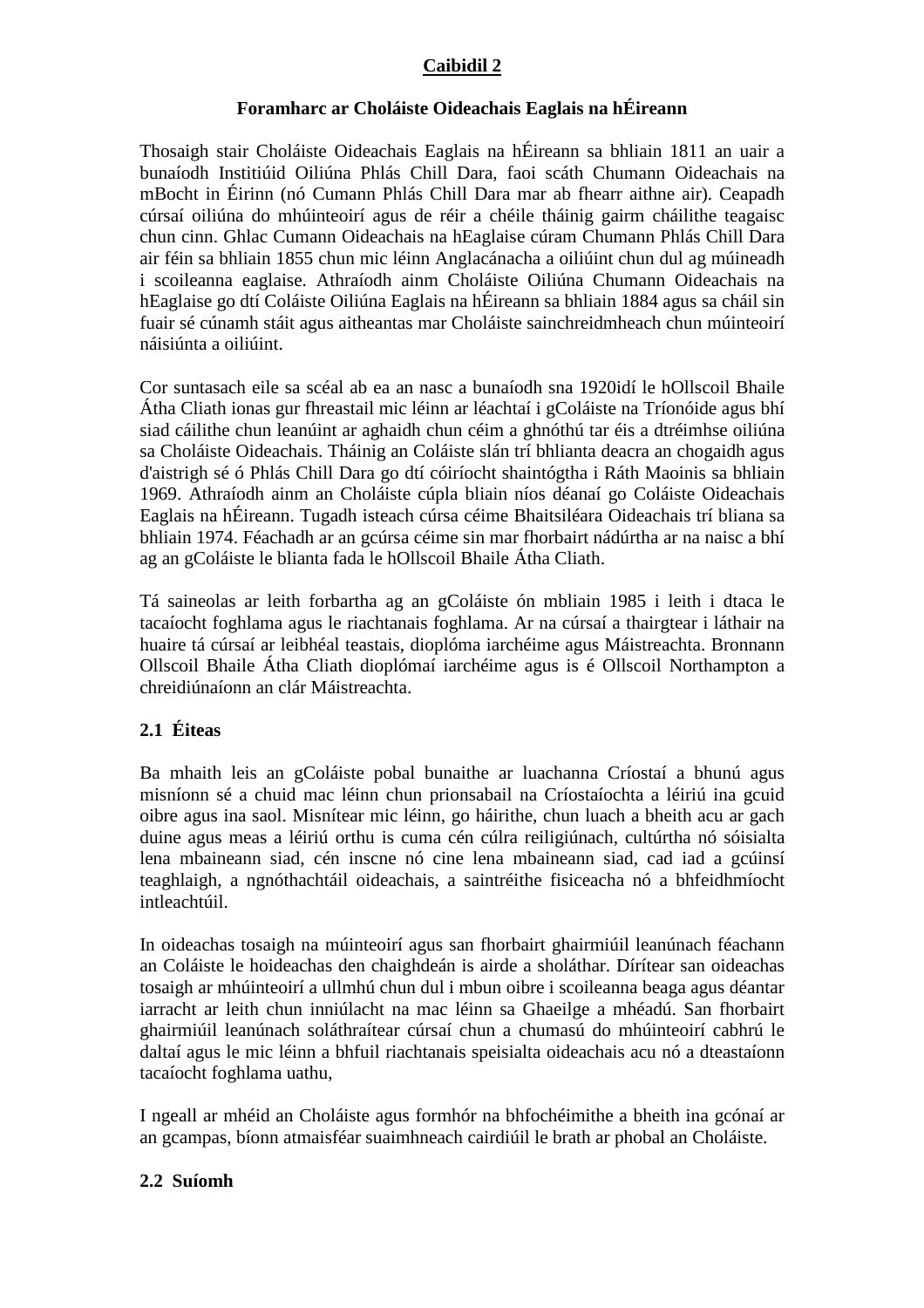Tá an Coláiste suite ar thailte spásúla i Ráth Maoinis, Baile Átha Cliath 6, i bhfoisceacht dhá mhíle de Choláiste na Tríonóide agus de lár na cathrach. Tá seirbhísí, cóiríocht agus áiseanna maithe do mhic léinn i Ráth Maoinis. Tá cóiríocht chónaithe ar fáil d'fhormhór na mac léinn fochéime ar an gcampas.

# **2.3 Mic Léinn**

Glactar le 32 mac léinn, mic léinn lánfhásta ina measc, isteach sa chlár oideachais tosaigh do mhúinteoirí sa Choláiste gach bliain. Mná is ea breis is nócha faoin gcéad de na mic léinn ar an gclár B.Ed. gach bliain. Coimeádtar na háiteanna ar fad ar an gclár Baitsiléara Oideachais do mhic léinn atá ina mbaill d'eaglaisí sa traidisiún Protastúnach, faoi mar atá leagtha síos san Ordú Aireachta. Cuireann an Coláiste ceithre bliana an chláir B.Ed. ar fáil agus is gnách 128 mac léinn nó mar sin a bheith ar an gcampas i mbliain ar bith.

Tugtar áit do 60 mac léinn iarchéime ar an gclár Dioplóma i dTacaíocht Foghlama agus i Riachtanais Speisialta Oideachais. Ní mór do rannpháirtithe a bheith ina mbunmhúinteoirí nó ina n-iar-bhunmhúinteoirí láncháilithe. Bíonn deich n-áit nó mar sin ar fáil gach bliain ar an gclár Máistreachta a mhaireann ocht mí dhéag. Tairgeann an Coláiste caoga áit sa bhliain ar a chúrsa teastais do Chúntóirí Riachtanas Speisialta. Ní chuirtear cleamhnú reiligúnach san áireamh nuair a bhíonn áiteanna á dtairiscint ar cheachtar den dá chlár Riachtanas Speisialta.

# **2.4 Foireann**

Ceithre phost déag acadúla ceadaithe atá ar fhoireann an Choláiste. Múineann siad na cláir fochéime, iarchéime agus teastais agus tá léachtóir amháin sa Ghaeilge ina measc. Cuireadh deireadh leis an dara post Gaeilge (a cheadaigh an Roinn Oideachais tar éis dhúnadh Choláiste Mobhí) sa bhliain 2009 de thoradh an Chreata um Rialú Fostaíochta.

Dhá phost riarachán lánaimseartha atá ann, mar aon le príomhoide agus sparánaí/cláraitheoir, arna dtacú ag post amháin cléireachais/fáiltithe. Téann an Príomhoide i mbun teagasc acadúil ar chúrsaí áirithe agus maoirsíonn sé nó sí cleachtadh múinteoireachta agus obair acadúil ar leibhéal fochéime agus iarchéime araon. An Príomhoide agus an Sparánaí atá freagrach as cúrsaí acadúla, bainistíocht airgeadais, acmhainní daonna, foirgneamh, cothabháil, eolas ginearálta, srl., le beagán tacaíochta cléireachais. Dá réir sin, is teoranta go mór an cumas atá ag an gColáiste dualgais agus freagrachtaí ina dteastaíonn ardchumas Gaeilge a shannadh chun seirbhísí áirithe a sholáthar trí mheán na Gaeilge.

# **2.5 Naisc le hOllscoil Bhaile Átha Cliath**

Bunaíodh naisc le hOllscoil Bhaile Átha Cliath, Coláiste na Tríonóide, den chéad uair sna 1920idí. Cláraítear mic léinn an Bhaitsiléara Oideachais i gColáiste Oideachais Eaglais na hÉireann mar mhic léinn de chuid Choláiste na Tríonóide agus tá teacht acu ar áiseanna uile na hollscoile sin. Múintear clár an B.Ed. ina iomláine i gColáiste Oideachais Eaglais na hÉireann.

Múintear gach cuid den chúrsa dioplóma i dTacaíocht Foghlama agus i Riachtanais Speisialta i gColáiste Oideachais Eaglais na hÉireann agus déanann an ollscoil an clár a bhailíochtú agus dioplóma ollscoile iarchéime a bhronnadh.

### **2.6 Naisc leis an Roinn Oideachais agus Scileanna**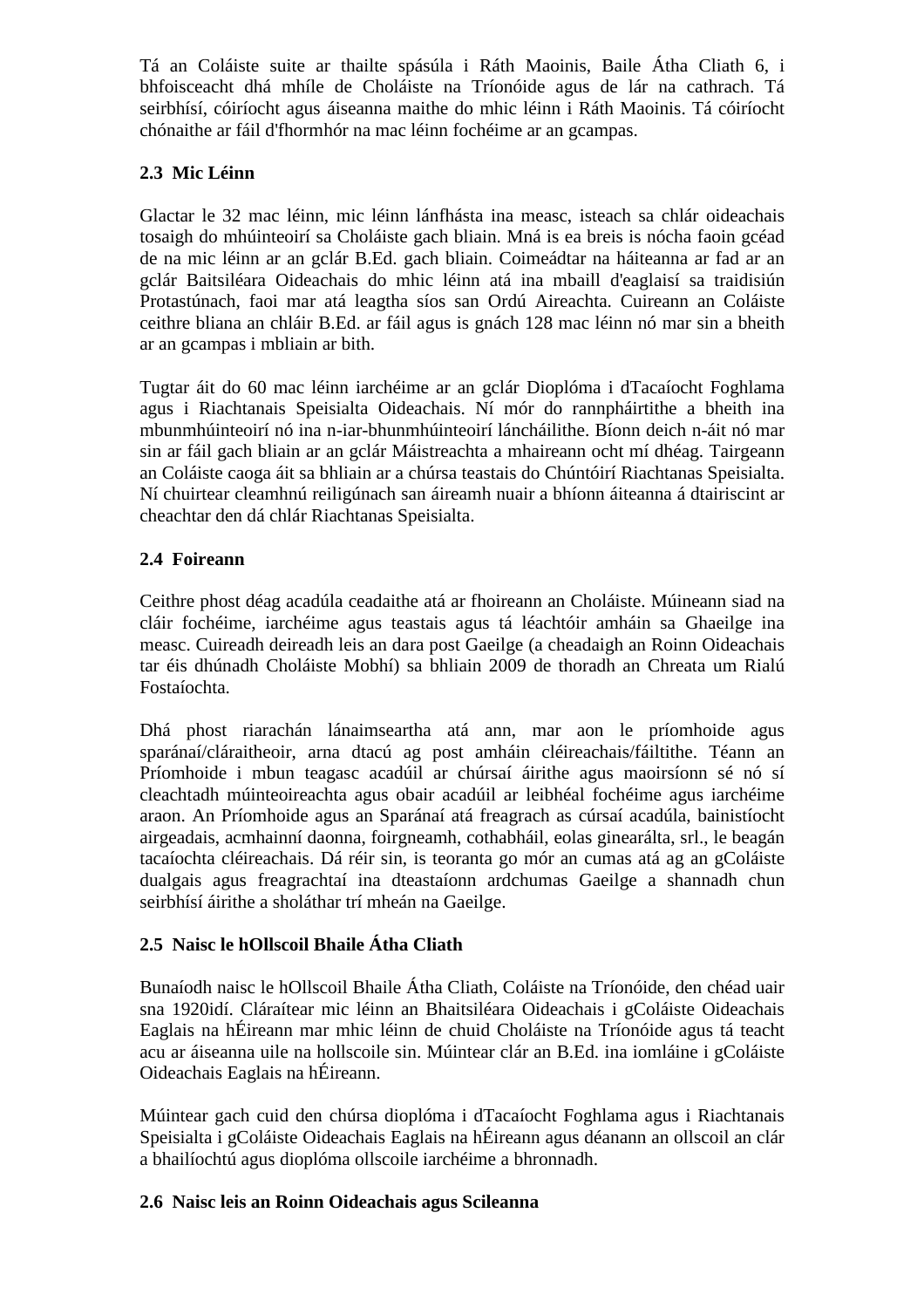An Roinn Oideachais agus Scileanna a mhaoiníonn an Coláiste go díreach agus rialaíonn sé cá mhéad áit atá sa Choláiste do mhic léinn, líon na mball foirne lánaimseartha ar an bhfoireann agus méid na dtáillí acadúla.

### **2.7 Cúlra Reachtach**

Leagadh síos bunreacht Choláiste Oideachais Eaglais na hÉireann i scéim a dhréachtaigh an Coimisiún um Dhearlaicí Oideachasúla (Education Endowments (Ireland) Act 1885).

Faoi théarmaí na scéime ceapadh Gobharnóirí an Choláiste ina bhforas corparáideach le comharbas suthain agus an chumhacht chun maoin, idir fhíor agus phearsanta, a bheith ina seilbh acu chun críocha na scéime. Tá talamh agus foirgnimh an Choláiste dílsithe ar iontaobhas sna Gobharnóirí.

Baineann cumhachtaí na nGobharnóirí, faoi mar atá siad leagtha amach sa scéim, le comhthoghadh gobharnóirí nua, cothabháil an Choláiste agus na scoile cleachtaí, socruithe do chóiríocht na mac léinn, téarmaí agus coinníollacha iontrála na mac léinn, cíosanna, cánacha agus muirir a íoc, foireann a cheapadh agus mic léinn a dhíbirt.

### **2.8 Misean**

Is é sainordú uathúil agus sainiúil Choláiste Oideachais Eaglais na hÉireann soláthar leordhóthanach de mhúinteoirí cuícháilithe a chur ar fáil do scoileanna náisiúnta atá faoi bhainistíocht Eaglais na hÉireann, na hEaglaise Preispitéirí in Éirinn agus na hEaglaise Modhaí. Faoi théarmaí agus coinníollacha an Achta um Chomhionannas Fostaíochta, 1998, síníodh Ordú Aireachta chun gach áit ar an gcúrsa B.Ed. a choimeád do mhic léinn atá ina mbaill d'eaglaisí den traidisiún Protastúnach. Cinntíonn an socrú sin gur féidir éiteas agus sainspiorad bhunscoileanna Eaglais na hÉireann, na hEaglaise Preispitéirí agus na hEaglaise Modhaí a chaomhnú agus a bhuanú.

### **2.9 Oideachas Bunmhúinteoirí**

Ní mór do mhic léinn a fhaigheann áit ar an gclár B.Ed riachtanais na hArdteistiméireachta, arna leagan síos ag an Roinn Oideachais agus Scileanna agus ag an gComhairle Mhúinteoireachta d'iontrálaithe sna Coláistí Oideachais ar fad, a shásamh. I measc na riachtanas sin tá Grád C nó níos airde a bhaint amach sa Ghaeilge. Ní mór do mhic léinn ceithre seachtaine a chaitheamh ar chúrsa formheasta ina rogha Gaeltacht le linn an chéad dá bhliain den chlár B.Ed. Ábhar pas / teip is ea an Ghaeilge i ngach bliain den chlár B.Ed agus chun dul ar aghaidh go dtí an chéad bhliain eile den chúrsa ní mór do mhic léinn pas ar a laghad a fháil sa Ghaeilge ó bhéal agus sa Ghaeilge scríofa.

# **2.10 Oideachas Speisialta**

Tá an Coláiste tiomanta do thacaíocht leordhóthanach a sholáthar do dhaltaí a dteastaíonn tacaíocht foghlama uathu agus do dhaltaí a bhfuil riachtanais speisialta oideachais acu i mbunscoileanna agus in iar-bhunscoileanna agus i scoileanna speisialta. Baintear an aidhm sin amach faoi láthair trí fhorbairt ghairmiúil leanúnach a chur ar fáil do mhúinteoirí atá ag obair sna réimsí tacaíocht foghlama agus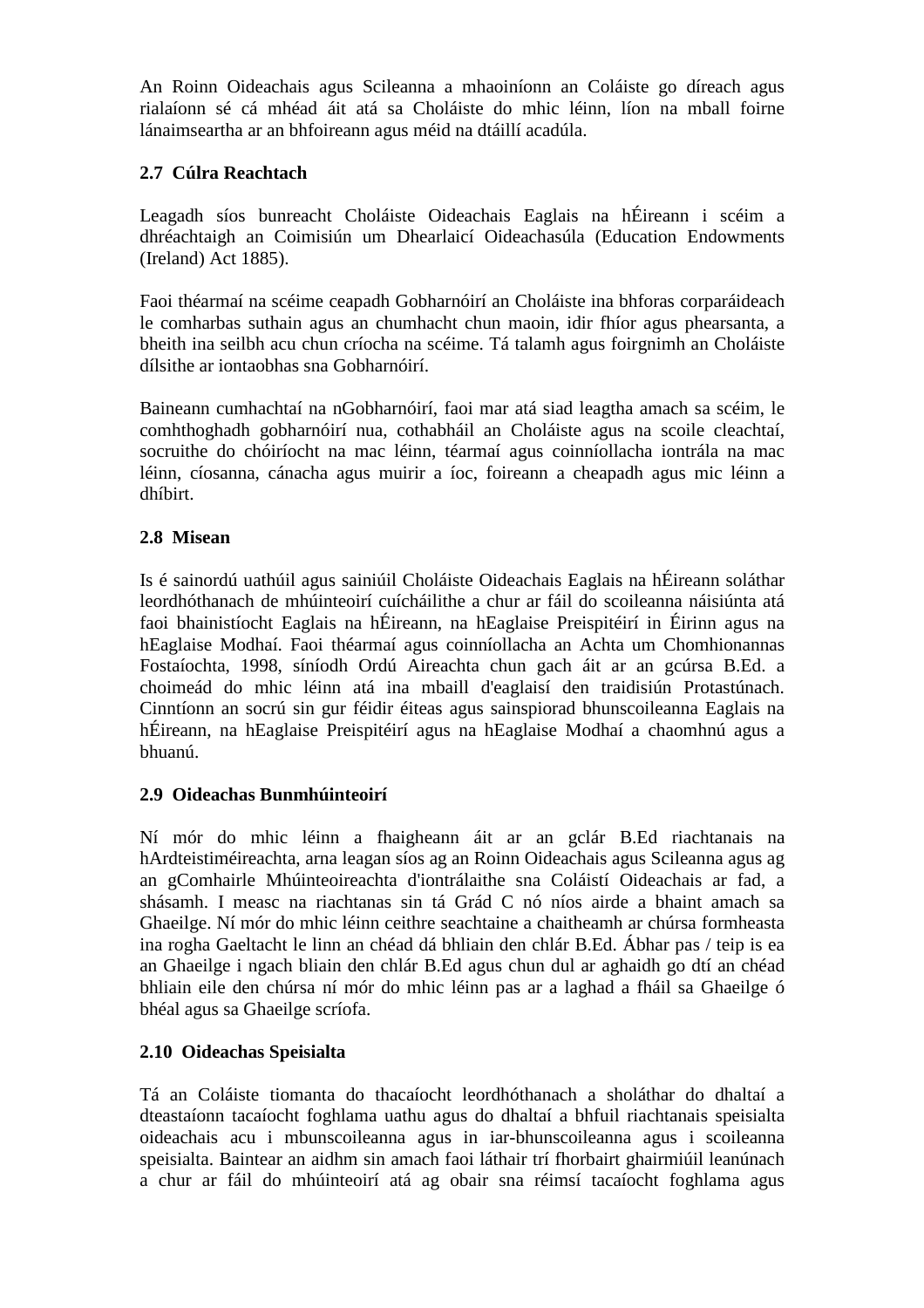riachtanais speisialta oideachais ar leibhéal an dioplóma iarchéime agus ar leibhéal na Máistreachta araon. Lena chois sin cuirtear oiliúint ar Chúntóirí Riachtanas Speisialta.

### **2.11 An Dioplóma Iarchéime in Oideachas Speisialta**

Clár é seo do mhúinteoirí i mbunscoileanna agus in iar-bhunscoileanna agus i scoileanna speisialta agus do dhaoine a oibríonn in ionaid oideachais ar nós Foróige agus na seirbhíse príosúin. Eagraítear an clár ar bhonn blocscaoilte agus déanann foireann an Choláiste obair na rannpháirtithe a thacú, a mhaoirsiú agus a mheasúnú ina gcuid scoileanna féin ar bhonn rialta. Bronnann Ollscoil Bhaile Átha Cliath, Coláiste na Tríonóide, Dioplóma Iarchéime ar mhic léinn a chríochnaíonn an cúrsa go rathúil.

# **2.12 Máistreacht in Oideachas Speisialta**

Tairgtear áit ar an gcúrsa seo do dhuine ar bith a ghnóthaigh an dioplóma iarchéime in Oideachas Speisialta nó a chomhionann. Bunaítear an clár go príomha ar théis a ullmhú agus a chríochnú faoi threoir modhanna taighde, oiliúint agus maoirsiú aonair. Daoine a chríochnaíonn an cúrsa go rathúil, bronnann Ollscoil Northampton Máistreacht Ealaíona (Riachtanais Speisialta Oideachais) orthu.

### **2.13 Cúntóirí Riachtanas Speisialta**

Soláthraíonn an Coláiste oiliúint do chúntóirí riachtanas speisialta atá ag obair faoi láthair i mbunscoileanna, in iar-bhunscoileanna agus i scoileanna speisialta. Seasca uair an chloig a mhaireann an cúrsa agus tá sé faofa ag an Roinn Oideachais agus Scileanna. Cuirtear cúrsa amháin ar fáil i láthair na huaire ag Ionad Oideachais Chill Dara. Bronntar teastas orthu siúd a chríochnaíonn an cúrsa go rathúil.

### **2.14 Gníomhaíochtaí Oideachasúla Eile**

Le cois na gclár oiliúna a thuairiscítear thuas, cuireann an Coláiste roinnt seirbhísí oideachasúla eile ar fáil. Ina measc sin tá: Tionscadal DICE, an tIonad Léitheoireachta agus Músaem Phluincéid an Oideachais in Éirinn.

### **2.15 Tionscadal DICE**

Ceapadh an tionscadal Oideachas Forbartha agus Idirchultúrtha (DICE) chun cuid dhílis d'oideachas bunmhúinteoirí a dhéanamh d'oideachas forbartha agus d'oideachas idirchultúrtha. Ball foirne amháin atá i mbun an tionscadail a chuirtear ar fáil i ngach ceann de na cúig Choláiste Oideachais a sholáthraíonn oideachas tosaigh do bhunmhúinteoirí. Tá sé suite i gColáiste Oideachais Eaglais na hÉireann agus é á bhainistiú ag coiste comhdhéanta d'ionadaithe na gcúig Choláiste. An Dr. Maeve Martin atá i gceannas an choiste.

### **2.16 Músaem Phluincéid an Oideachais in Éirinn**

Ar thailte an Choláiste atá Músaem Phluincéid an Oideachais in Éirinn suite. Ceiliúrann an músaem traidisiún oideachais na hÉireann, traidisiún atá fréamhaithe go domhain. Is é an Músaem an t-aon taisclann in Éirinn atá tiomnaithe do chaomhnú a dhéanamh ar thaifid, trealamh, troscán, déantáin agus téacsleabhair scoile a tháinig le hoidhreacht ón scolaíocht sna glúine a ghabh romhainn. Tá mórchuid de na míreanna sin ar taispeáint i spás taispeántais an mhúsaeim mar a n-insítear i sraith de thaispeántais léirmhínitheacha scéal ár scoileanna agus an pháirt a bhí acu i stair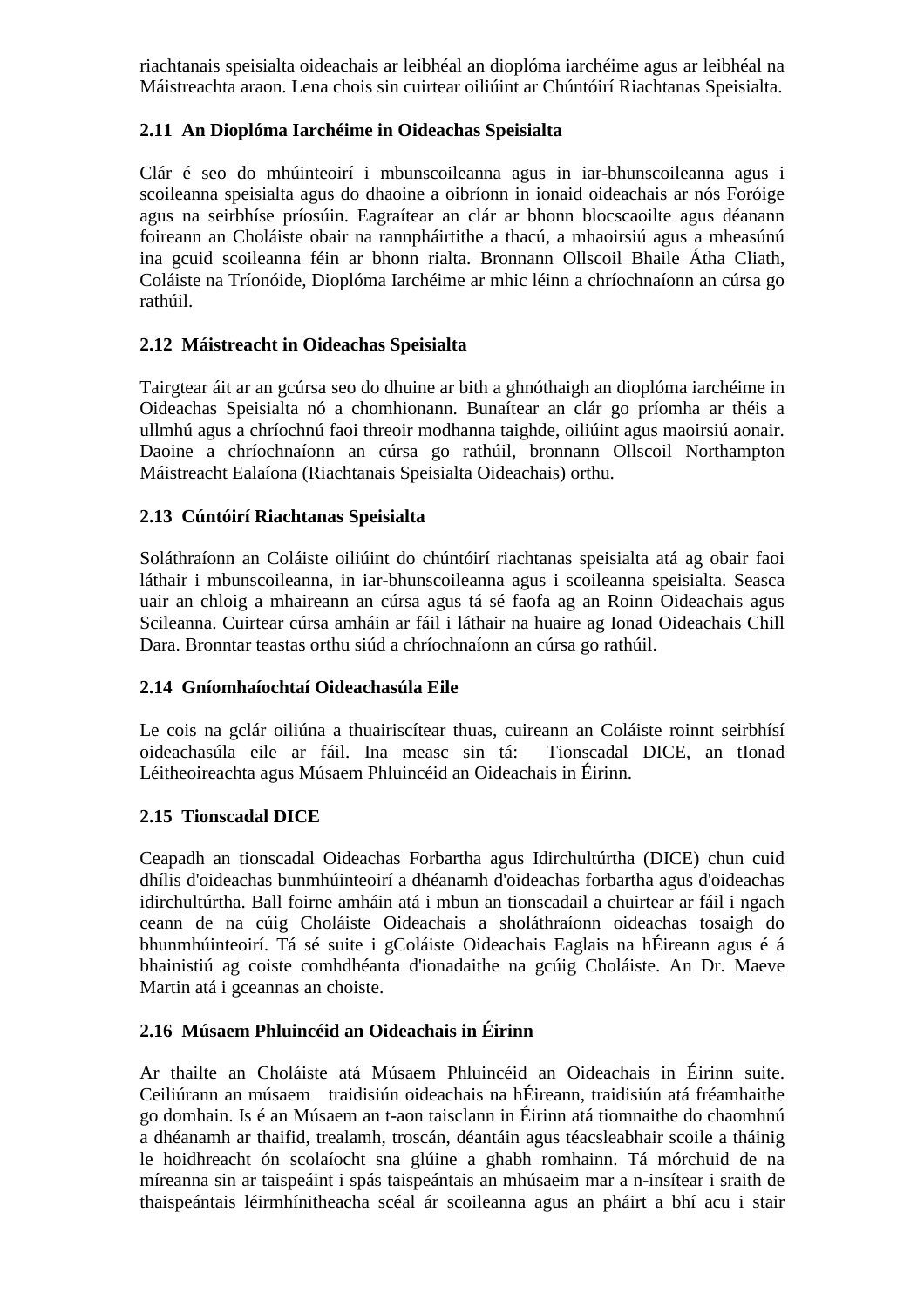shóisialta na hÉireann. Féadfaidh cuairteoirí taithí a fháil ar laethanta scoile na mblianta atá gafa tharainn i seomra ranga den naoú haois déag a cruthaíodh d'aon ghnó.

# **2.17 An tIonad Léitheoireachta**

Féachtar san Ionad Léitheoireachta le gach gné den léitheoireacht a chur ar aghaidh lena n-áirítear litríocht do leanaí, tacaíocht dóibh siúd a bhfuil deacrachtaí léitheoireachta acu, cuimsiú sóisialta agus leabhair do leanaí, leabhair Ghaeilge agus ról na leabharlainne sa scoil agus sa phobal. Eagraíonn an tIonad comhdhálacha, cúrsaí agus léachtaí ócáideacha.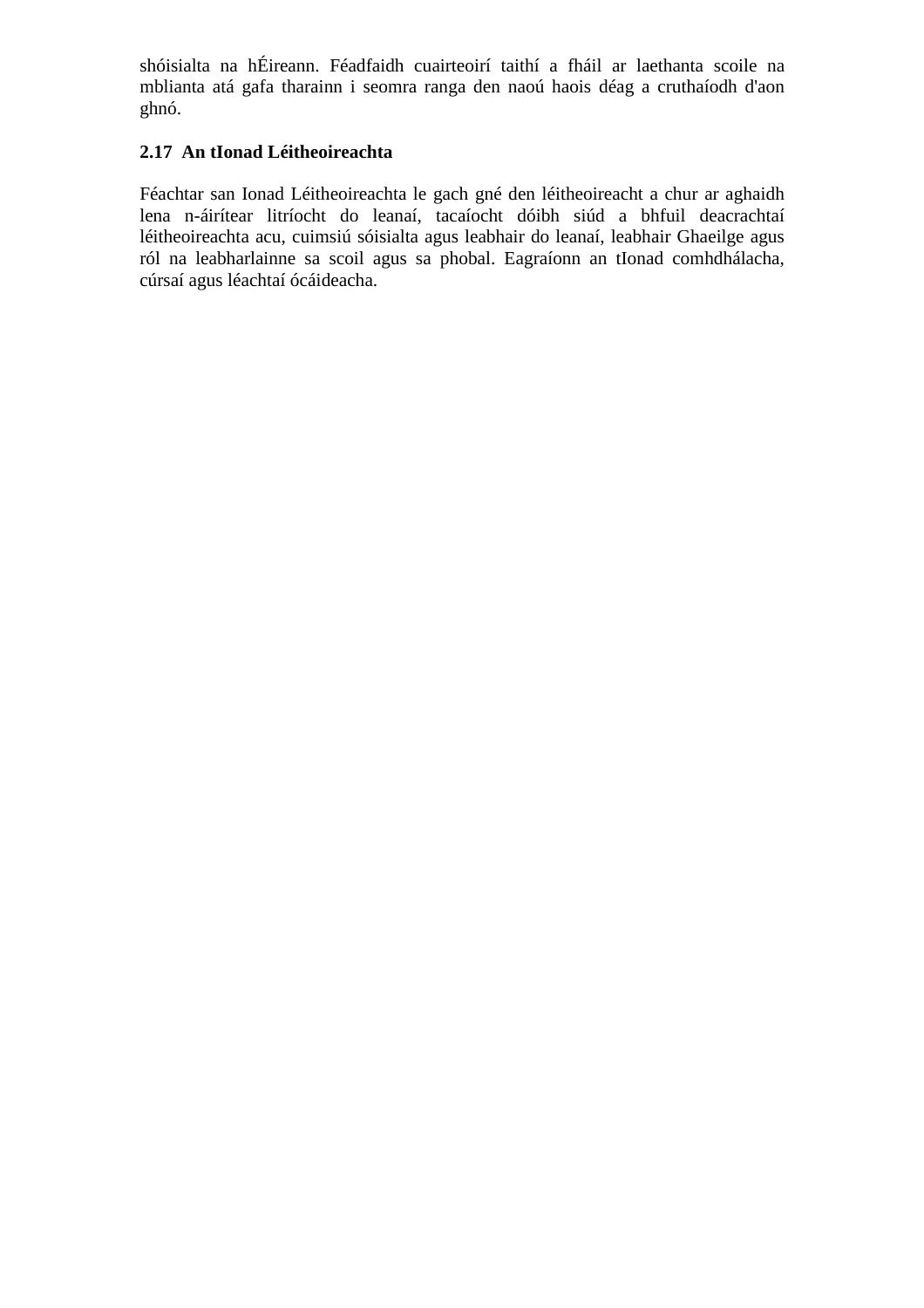# **Caibidil a Trí**

#### **Feabhsú na seirbhísí a bheidh ar fáil sa dá theanga.**

#### **3.1 Custaiméirí agus Cliaint**

Tá idir chliaint inmheánacha agus chliaint sheachtracha ag an gColáiste. Mic léinn fochéime agus iarchéime agus baill den phobal i gcoitinne is ea iad sin, faoi seach. Aithníonn an Coláiste a fhreagrachtaí do chliaint inmheánacha agus do chliaint sheachtracha i dtaca le forálacha Acht na dTeangacha Oifigiúla 2003.

### **3.2 Pointí Chéad Teagmhála**

Is é fáilteoir an Choláiste agus oibreoir an lasc-chláir an chéad phointe teagmhála do chustaiméirí agus do chliaint a mbíonn gnó acu leis an gColáiste. Beidh sé mar bheartas ag an gColáiste, faoi mar a bhí riamh, seirbhís ar ardchaighdeán a chur ar fáil do chustaiméirí mar chleachtas caighdeánach. Ciallaíonn sé sin:

- o go bhfógróidh an fáilteoir ainm an Choláiste i nGaeilge ar an nguthán,
- o go mbeidh beannachtaí simplí Gaeilge ar eolas ag an bhfáilteoir; agus
- o go mbeidh an fáilteoir ábalta aon cheist a chuirtear i nGaeilge a chur ar aghaidh go dtí ball foirne a bheidh ábalta déileáil léi.

Tar éis clár oiliúna agus forbartha foirne a thabhairt chun críche le linn thréimhse na chéad scéime bhí ar chumas an Choláiste a chinntiú go raibh duine amháin den fhoireann líne thosaigh ábalta déileáil go héifeachtach le ceisteanna tosaigh i nGaeilge ó chustaiméirí agus ó chliaint. D'fhág an ball foirne sin an Coláiste i dtreo dheireadh na chéad scéime agus ghabh duine eile a áit. Ní mór an clár oiliúna agus tacaíochta a atosú don bhall nua den fhoireann líne thosaigh le bheith cinnte go mbeidh an leibhéal céanna inniúlachta ann is a bhí.

### **3.3 Mar a nDéantar Cumarsáid leis an bPobal**

Ar an bhfón nó go pearsanta a dhéanann formhór an phobail teagmháil leis an gColáiste. Pointe teagmhála eile is ea comhfhreagras. Is iad na cuspóirí atá againn chun an soláthar sa réimse seo a fheabhsú:

- In Gaeilge a bheannófar do ghlaoiteoirí ar an bhfón ar an gcéad dul síos.
- I nGaeilge a bheannófar do ghlaoiteoirí pearsanta.
- Tabharfar freagra i nGaeilge ar chomhfhreagras ar bith a gheofar i nGaeilge.
- Beidh teimpléid in úsáid i gcónaí chun admháil comhfhreagrais a éascú.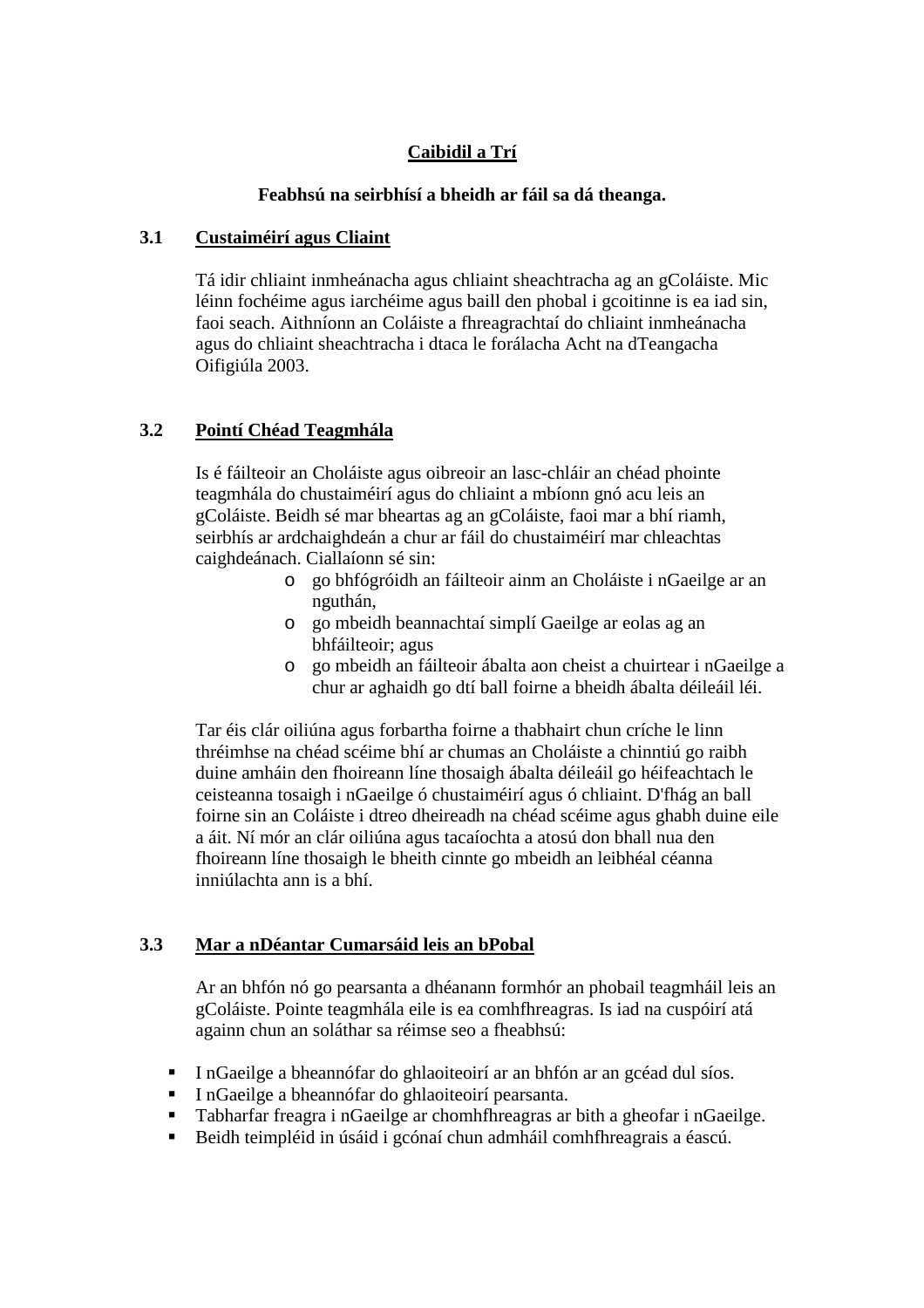### **3.4 Foirmeacha Iarratais agus Clárúcháin, Sonraí Cúrsa**

Tá roinnt foirmeacha iarratais agus clárúcháin in úsáid ag an gColáiste i dtaca le cúrsaí a thairgtear do chliaint inmheánacha. Leanfaidh an Coláiste de chinntiú go gcuirtear gach foirm iarratais agus foirm chlárúcháin agus gach bileog eolais a ghabhann leo ar fáil sa dá theanga agus ag an am céanna ar shuíomh idirlín an Choláiste.

- An cuspóir anseo ná leanúint de gach foirm dá sórt a chur ar fáil i nGaeilge agus i mBéarla.
- Beidh amchláir agus sceidil scrúdaithe/measúnaithe ar fáil i nGaeilge agus i mBéarla.
- Cuirfear fógraí ginearálta ar fáil sa dá theanga.

Beidh fógraí agus foirmeacha i nGaeilge agus i mBéarla chomh feiceálach céanna.

Beidh seirbhís aistriúcháin ar fáil don Choláiste le cinntiú go ndéantar doiciméid a aistriú go cruinn.

# **3.5 Suíomh idirlín an Choláiste**

Foilseofar gach inneachar statach ar shuíomh idirlín an Choláiste sa dá theanga ó thús feidhme na scéime. Aon inneachar statach a chuirfear ar fáil ar aon suíomh idirlín nua a d'fhéadfaí a thabhairt isteach le linn thréimhse na scéime, sa dá theanga a bheidh sé.

Foilseoidh an Coláiste seoladh ríomhphoist ar leith ar a shuíomh idirlín do cheisteanna Gaeilge: eolas@cice.ie.

### **3.6 Seirbhísí Idirghníomhacha**

Níl aon seirbhís idirghníomhach ar fáil i láthair na huaire ar shuíomh idirlín CICE. Má thugtar aon seirbhís idirghníomhach ar líne isteach le linn thréimhse na scéime seo, sa dá theanga a bheidh sí.

# **3.7 Ríomhchórais**

Tá na ríomhchórais atá anois ann lán-inniúil ar an nGaeilge a láimhsiú. Beidh aon ríomhchóras nua a shuiteálfar lán-inniúil ar an nGaeilge a láimhsiú.

### **3.8 Fógairt Folúntas**

Leanfaidh an Coláiste de:

 phostanna a fhógairt in oideachas tosaigh do mhúinteoirí, lena n-áirítear iarratais ar áiteanna i gcúrsaí oideachais tosaigh do mhúinteoirí ó mhic léinn lánfhásta, i nuachtáin Ghaeilge agus i nuachtáin Bhéarla araon.

### **3.9 Tacaíocht don Ghaeilge sa Choláiste**

Leanfar den nós imeachta reatha maidir le tacaíocht don Ghaeilge: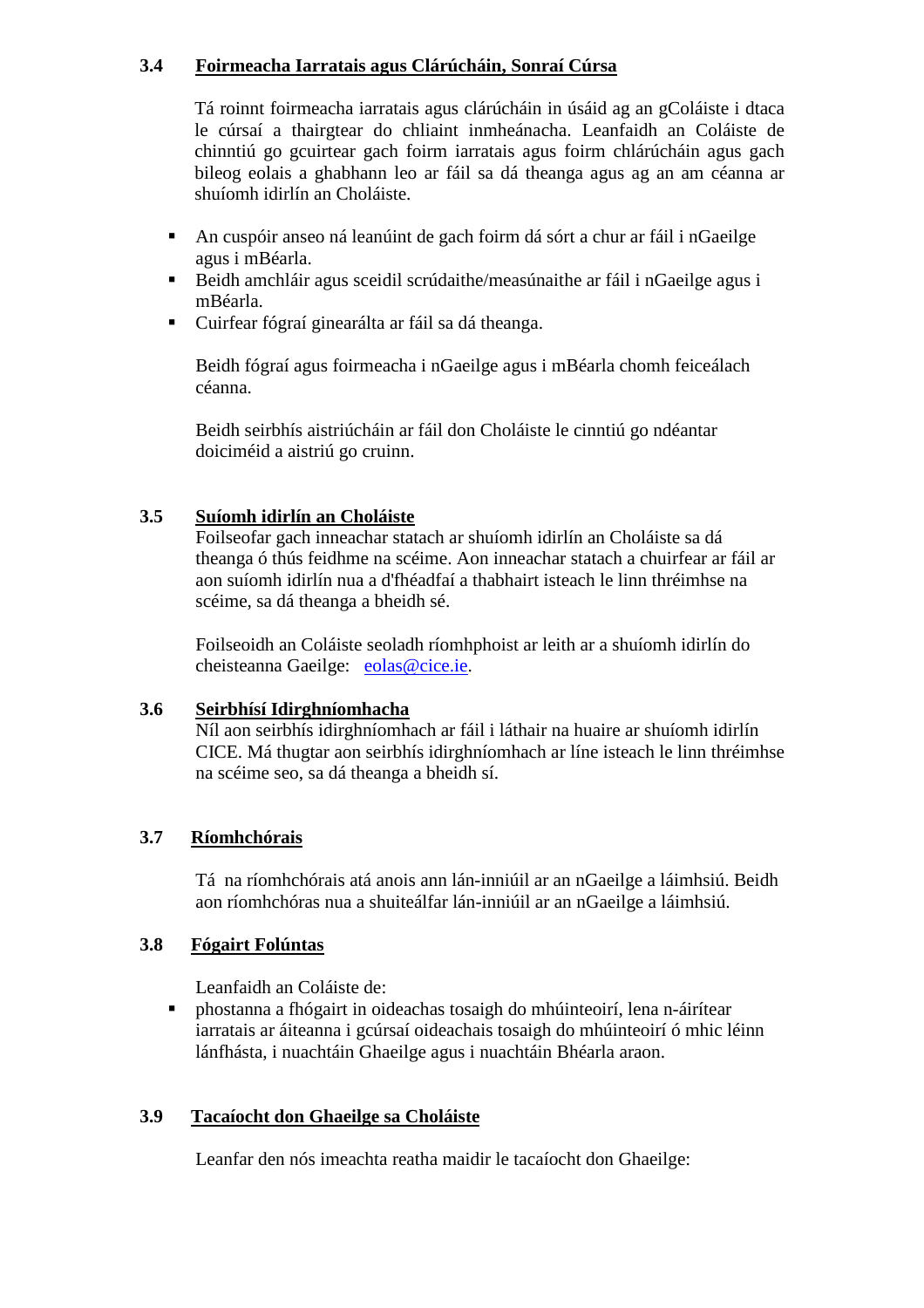- Cuirfear ranganna roghnacha Gaeilge ar fáil do na mic léinn fochéime sin a dteastaíonn an cúnamh sin uathu.
- Cuirfear duaiseanna agus dámhachtainí ar fáil do mhic léinn fochéime chun iad a spreagadh chun caighdeán níos fearr a bhaint amach sa Ghaeilge.
- Cuirfear dianchúrsa Gaeilge ar fáil do mhic léinn fochéime ina gcéad bhliain.
- Eagrófar seirbhísí séipéil i nGaeilge.

Tá an tacaíocht bhreise seo a leanas don Ghaeilge á beartú:

- Cuirfear an Coláiste ar áireamh i gcumarsáid agus in imeachtaí a eagróidh Cumann Gaelach na hEaglaise.
- Eagrófar léacht bhliantúil dar teideal 'An Ghaeilge in Eaglais na hÉireann' do mhic léinn idir an Coláiste agus Cumann Gaelach na hEaglais.
- Déanfaidh an Coláiste agus Cumann Gaelach na hEaglais urraíocht i bpáirt ar scoláireachtaí chun go mbeidh ar chumas mhic léinn an Choláiste freastal ar ócáidí poiblí Gaeilge.
- Forbróidh mic léinn B.Ed. seirbhísí séipéil Gaeilge agus ábhair thionlacain, a bheidh oiriúnach do dhaoine óga agus do leanaí. Déanfar slánchuid den Teastas Oideachais Reiligiúnaigh den ghníomhaíocht sin.
- Scaipfidh an Coláiste agus Cumann Gaelach na hEaglais ábhar Gaeilge do sheirbhísí reiligiúnacha ar bhunscoileanna faoi phátrúnacht Eaglais na hÉireann.

Ceapfar naisc idir suíomh idirlín an Choláiste agus suíomh idirlín Chumann Gaelach na hEaglaise.

### **3.10 Foilseacháin**

 Cuirfear bróisiúir an Choláiste agus lámhleabhair na mac léinn ar fáil i bhformáid dhátheangach, faoi mar a rinneadh riamh.

### **3.11 Cairt Seirbhíse do Chustaiméirí**

 Tá beartaithe Cairt Seirbhíse do Chustaiméirí an Choláiste a scrúdú agus a thabhairt chun dáta más gá chun a chinntiú go mbeidh forálacha na Cairte ar aon dul le riachtanais Acht na dTeangacha Oifigiúla, agus le riachtanais na scéime seo.

### **3.12 Poiblíocht**

- Beidh cártaí gnó dátheangacha ag an bhfoireann.
- Eiseofar preasráitis chorparáideacha sa dá theanga.

### **3.13 Forbairt Foirne**

Tá beartas forbartha dea-shaothraithe ag an gColáiste le haghaidh ball foirne. Seo an soláthar breise a bheartaítear a dhéanamh chun cur leis na leibhéil inniúlachta sa Ghaeilge:

 Cistiú breise chun cur le hinniúlacht na mball sin a dteastaíonn feabhas ar a gcuid scileanna teanga.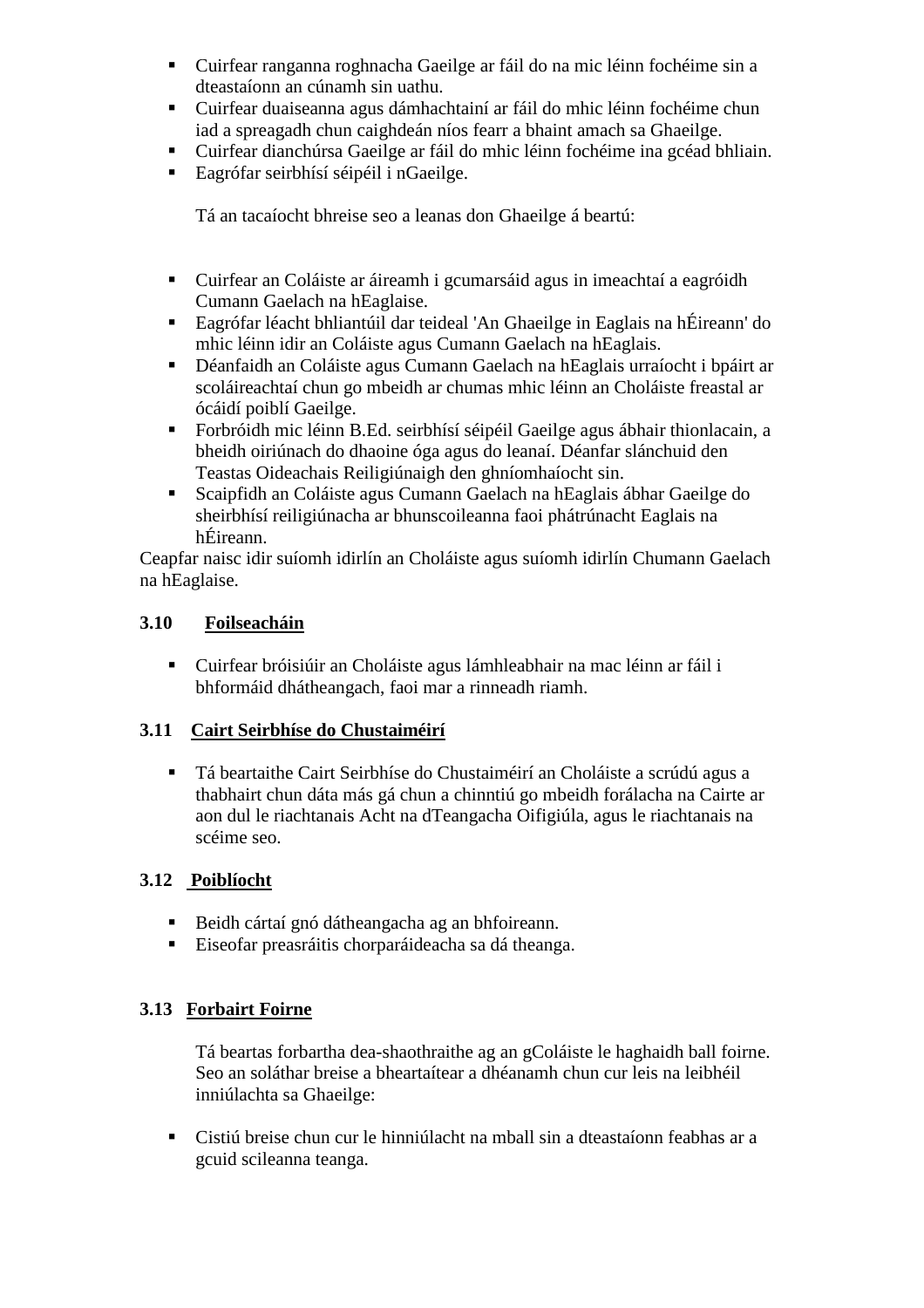Oiliúint fhoirmiúil sa Ghaeilge do bhaill nua den fhoireann líne thosaigh. Díreoidh an oiliúint sin go príomha ar úsáid na Gaeilge chun déileáil le glaoiteoirí pearsanta agus le ceisteanna ar an bhfón.

# **3.14 Coiste Comhordaithe**

Chun monatóireacht a dhéanamh ar chur i bhfeidhm an bheartais seo agus a chinntiú go gcomhlíonann an Coláiste a oibleagáidí faoi Acht na dTeangacha Oifigiúla. Leanfaidh an Coiste Comhordaithe, a bunaíodh faoin gcéad scéim, de bheith i mbun oibre.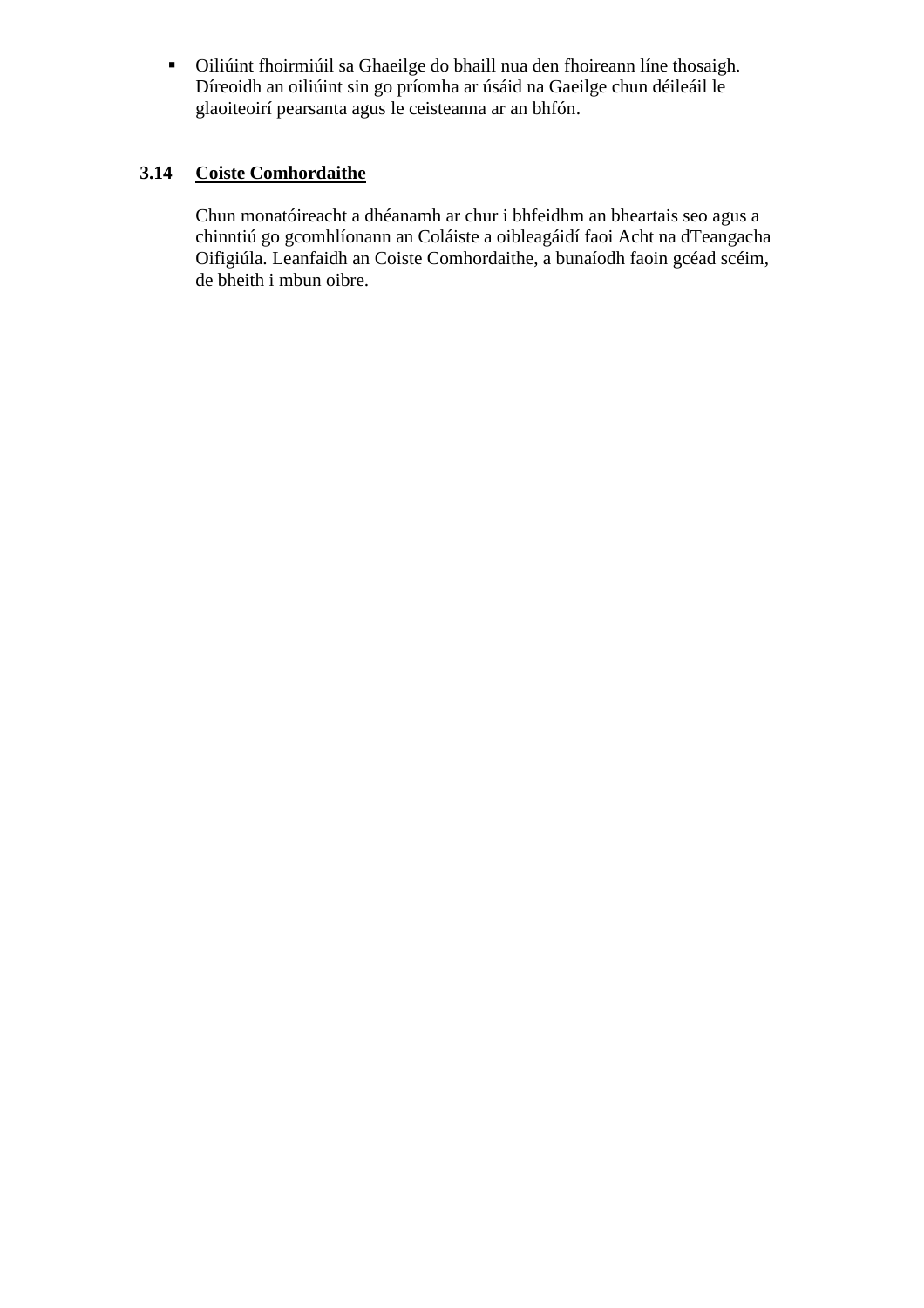# **Caibidil a Ceathair**

# **Monatóireacht agus Athbhreithniú**

Déanfar monatóireacht ar chur i bhfeidhm na scéime seo ar bhonn leanúnach. Soláthróidh Príomhoide an Choláiste, faoi chomhairle an Choiste Comhordaithe Teanga, tuarascáil bhliantúil do bhreithniú an Phríomhoide agus Bhord na nGobharnóirí.